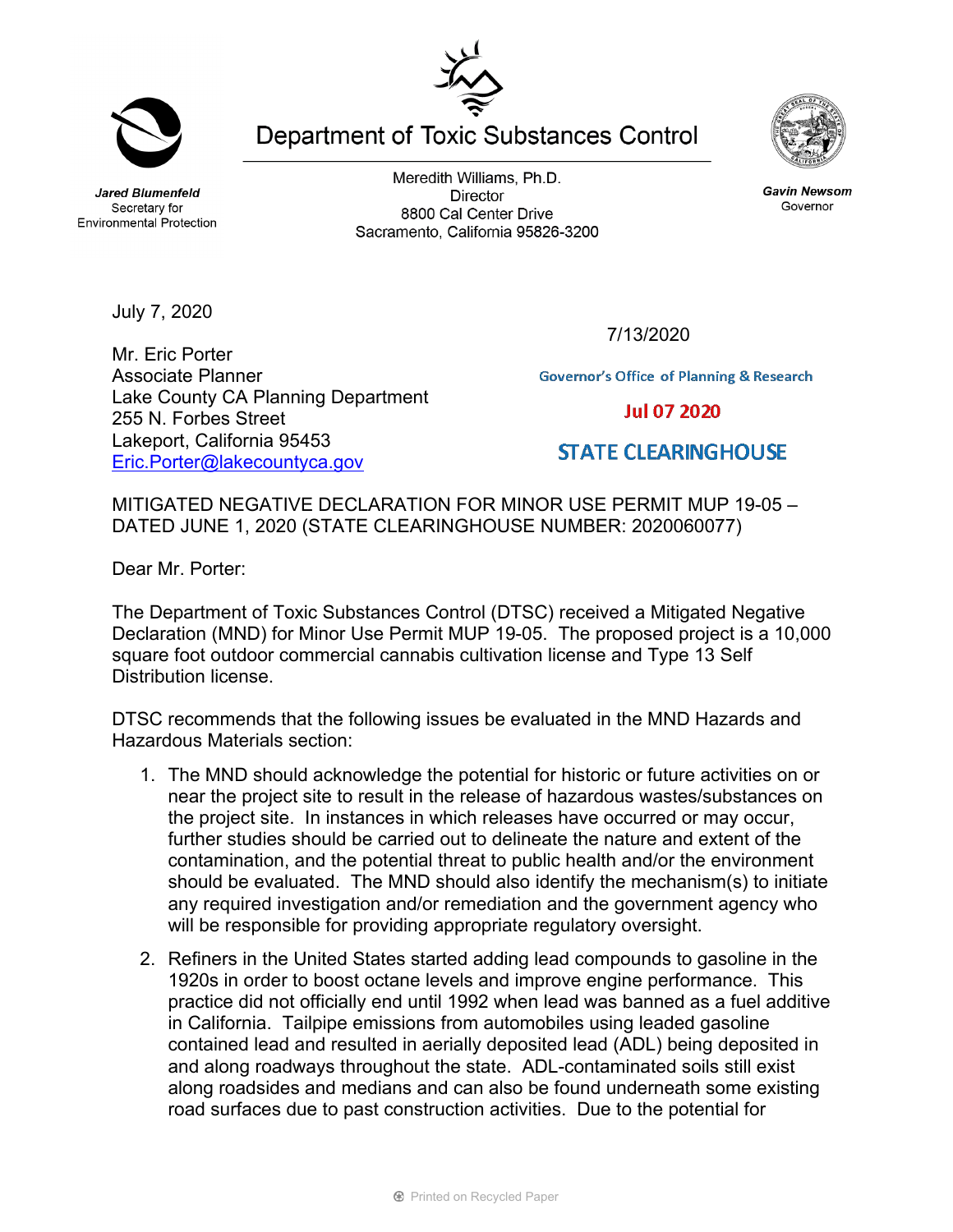ADL-contaminated soil DTSC, recommends collecting soil samples for lead analysis prior to performing any intrusive activities for the project described in the MND.

- 3. If any sites within the project area or sites located within the vicinity of the project have been used or are suspected of having been used for mining activities, proper investigation for mine waste should be discussed in the MND. DTSC recommends that any project sites with current and/or former mining operations onsite or in the project site area should be evaluated for mine waste according to DTSC's 1998 Abandoned Mine Land Mines Preliminary Assessment Handbook [\(https://dtsc.ca.gov/wp-content/uploads/sites/31/2018/11/aml\\_handbook.pdf\)](https://dtsc.ca.gov/wp-content/uploads/sites/31/2018/11/aml_handbook.pdf).
- 4. If buildings or other structures are to be demolished on any project sites included in the proposed project, surveys should be conducted for the presence of lead-based paints or products, mercury, asbestos containing materials, and polychlorinated biphenyl caulk. Removal, demolition and disposal of any of the above-mentioned chemicals should be conducted in compliance with California environmental regulations and policies. In addition, sampling near current and/or former buildings should be conducted in accordance with DTSC's 2006 *Interim Guidance Evaluation of School Sites with Potential Contamination from Lead Based Paint, Termiticides, and Electrical Transformers* [\(https://dtsc.ca.gov/wpcontent/uploads/sites/31/2018/09/Guidance\\_Lead\\_](https://gcc02.safelinks.protection.outlook.com/?url=https%3A%2F%2Fdtsc.ca.gov%2Fwp-content%2Fuploads%2Fsites%2F31%2F2018%2F09%2FGuidance_Lead_Contamination_050118.pdf&data=02%7C01%7C%7C5d5d271a38734f176ff008d74b61ecfd%7C3f4ffbf4c7604c2abab8c63ef4bd2439%7C0%7C0%7C637060756261296590&sdata=1JGWitJI6nMkU%2FVDzi0GYiam5nl8DLJhkRmLCticfdA%3D&reserved=0)  [Contamination\\_050118.pdf\)](https://gcc02.safelinks.protection.outlook.com/?url=https%3A%2F%2Fdtsc.ca.gov%2Fwp-content%2Fuploads%2Fsites%2F31%2F2018%2F09%2FGuidance_Lead_Contamination_050118.pdf&data=02%7C01%7C%7C5d5d271a38734f176ff008d74b61ecfd%7C3f4ffbf4c7604c2abab8c63ef4bd2439%7C0%7C0%7C637060756261296590&sdata=1JGWitJI6nMkU%2FVDzi0GYiam5nl8DLJhkRmLCticfdA%3D&reserved=0).
- 5. If any projects initiated as part of the proposed project require the importation of soil to backfill any excavated areas, proper sampling should be conducted to ensure that the imported soil is free of contamination. DTSC recommends the imported materials be characterized according to *DTSC's 2001 Information Advisory Clean Imported Fill Material* [\(https://dtsc.ca.gov/wp](https://dtsc.ca.gov/wp-content/uploads/sites/31/2018/09/SMP_FS_Cleanfill-Schools.pdf)[content/uploads/sites/31/2018/09/SMP\\_FS\\_Cleanfill-Schools.pdf\)](https://dtsc.ca.gov/wp-content/uploads/sites/31/2018/09/SMP_FS_Cleanfill-Schools.pdf).
- 6. If any sites included as part of the proposed project have been used for agricultural, weed abatement or related activities, proper investigation for organochlorinated pesticides should be discussed in the MND. DTSC recommends the current and former agricultural lands be evaluated in accordance with DTSC's 2008 *Interim Guidance for Sampling Agricultural Properties (Third Revision)* [\(https://dtsc.ca.gov/wp](https://dtsc.ca.gov/wp-content/uploads/sites/31/2018/09/Ag-Guidance-Rev-3-August-7-2008-2.pdf)[content/uploads/sites/31/2018/09/Ag-Guidance-Rev-3-August-7-2008-2.pdf\)](https://dtsc.ca.gov/wp-content/uploads/sites/31/2018/09/Ag-Guidance-Rev-3-August-7-2008-2.pdf).

DTSC appreciates the opportunity to comment on the MND. Should you need any assistance with an environmental investigation, please submit a request for Lead Agency Oversight Application, which can be found at: [https://dtsc.ca.gov/wp](https://dtsc.ca.gov/wp-content/uploads/sites/31/2018/09/VCP_App-1460.doc)[content/uploads/sites/31/2018/09/VCP\\_App-1460.doc.](https://dtsc.ca.gov/wp-content/uploads/sites/31/2018/09/VCP_App-1460.doc) Additional information regarding voluntary agreements with DTSC can be found at: [https://dtsc.ca.gov/brownfields/.](https://dtsc.ca.gov/brownfields/)